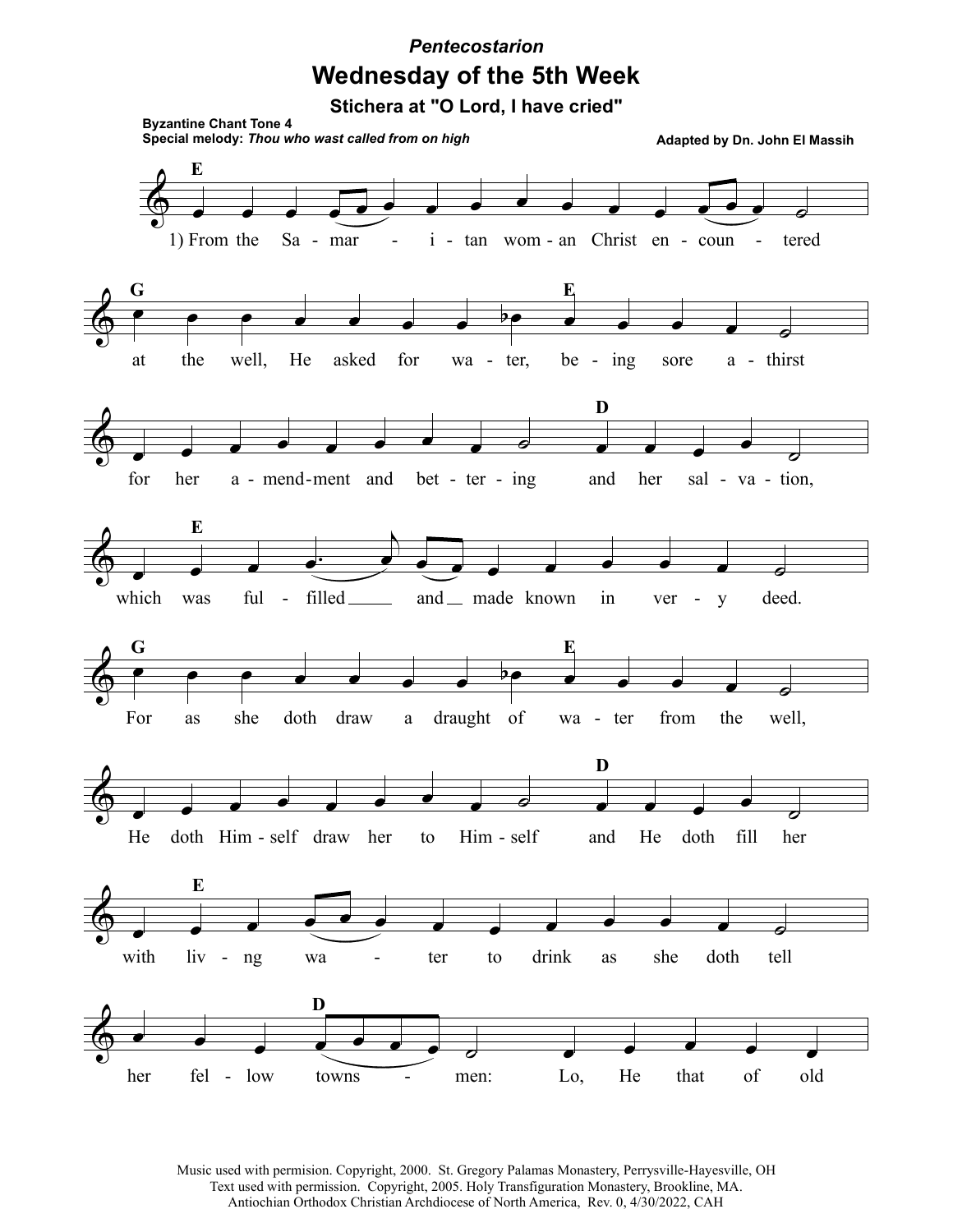**Pentecostarion - Wednesday of the 5th Week - Stichera at "O Lord, I have cried" - 2**



Music used with permision. Copyright, 2000. St. Gregory Palamas Monastery, Perrysville-Hayesville, OH Text used with permission. Copyright, 2005. Holy Transfiguration Monastery, Brookline, MA. Antiochian Orthodox Christian Archdiocese of North America, Rev. 0, 4/30/2022, CAH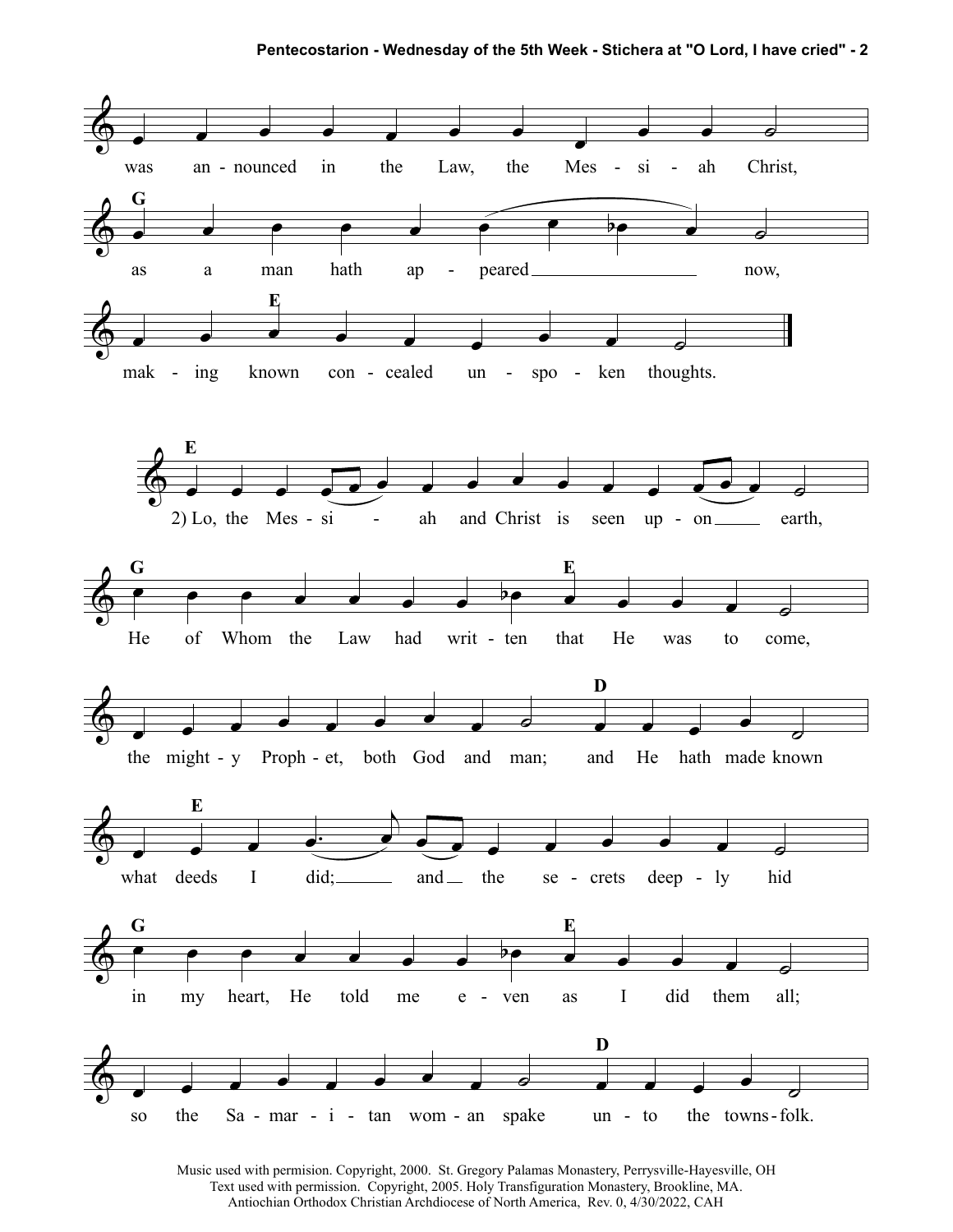

Music used with permision. Copyright, 2000. St. Gregory Palamas Monastery, Perrysville-Hayesville, OH Text used with permission. Copyright, 2005. Holy Transfiguration Monastery, Brookline, MA. Antiochian Orthodox Christian Archdiocese of North America, Rev. 0, 4/30/2022, CAH